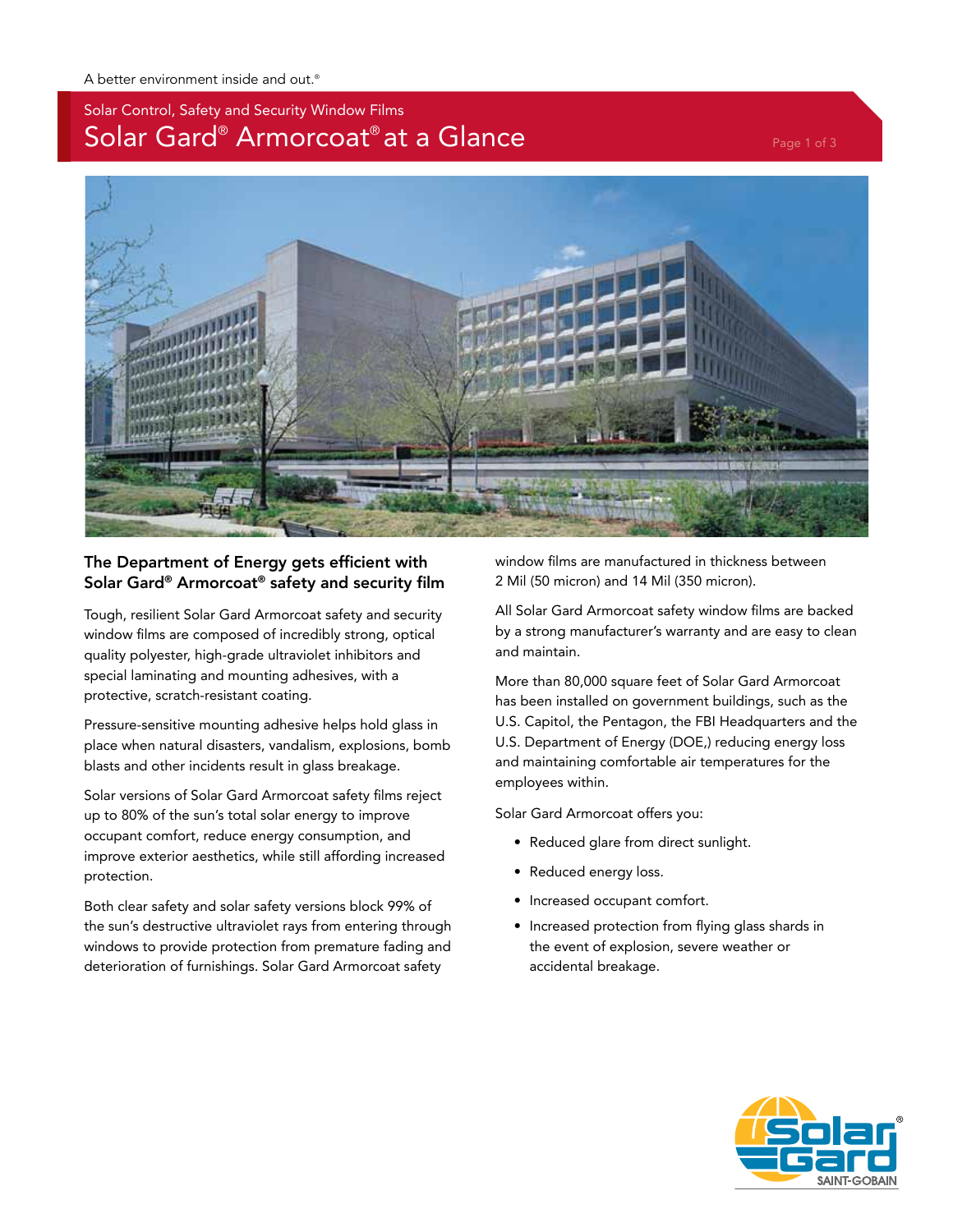# Testing at a Glance

### Solar Gard® Armorcoat® safety window films pass some of the most stringent testing in the industry

Solar Gard Armorcoat safety window films have passed some of the toughest government and consumer testing to provide effective burglary protection, blast mitigation and overall window safety, making it one of the best investments for commercial buildings, offices, storefronts,

and government facilities. The resilient layers of high-tensile polyester, aggressive adhesives, ultraviolet inhibitors and scratch-resistant coatings provide exceptional impact resistant capabilities – with thicker films offering greater protection.

Notes: This test data contains results arrived at only after employing specific test procedures and standards. The included data does not constitute a recommendation for, endorsement of, or certification of the product or material tested. This data is provided for informational purposes only and are not to be considered part of the basis of any bargain or transaction involving Saint-Gobain Solar Gard LLC (SGSG) products. (SGSG) makes no representation or warranty, expressed or implied, including the implied warranties of

merchantability or fitness for a particular purpose, that its products will conform to these test data. Extrapolation of data from the sample or sample relating to the batch or lot from which data were obtained may not correlate and should be interpreted accordingly with caution. (SGSG) shall not be responsible for variations in quality, composition, appearance, performance, or other feature of similar subject matter produced by persons or under conditions over which (SGSG) has no control.

#### Physical and thermal properties of Solar Gard® Armorcoat® safety and security films

|                                                                                 | <b>FILM THICKNESS</b> |           |           |           |           |           |  |  |
|---------------------------------------------------------------------------------|-----------------------|-----------|-----------|-----------|-----------|-----------|--|--|
|                                                                                 | 4-Mil                 | 7-Mil     | 8-Mil     | 10-Mil    | $11-Mi$   | 14-Mil    |  |  |
| <b>TEST NAME</b>                                                                | $100 \mu$             | $175 \mu$ | $200 \mu$ | $250 \mu$ | $275 \mu$ | $350 \mu$ |  |  |
| Tensile Strength (psi)                                                          | 30,000                | 30,000    | 30,000    | 30,000    | 30,000    | 30,000    |  |  |
| ASTM D-882 (kg/cm <sup>2</sup> )                                                | 2,110                 | 2,110     | 2,110     | 2,110     | 2,110     | 2,110     |  |  |
| Elongation (%)ASTM D-882                                                        | 150                   | 150       | 150       | 150       | 150       | 150       |  |  |
| Yield Stress (5%) - (psi) ASTM D-882                                            | 15,000                | 15,000    | 15,000    | 15,000    | 15,000    | 15,000    |  |  |
| (kq/cm <sup>2</sup> )                                                           | 1,055                 | 1,055     | 1,055     | 1,055     | 1,055     | 1,055     |  |  |
| Break Strength (lbs in)                                                         | 120                   | 210       | 240       | 300       | 330       | 420       |  |  |
| Break Strength (kg/cm)                                                          | 22                    | 38        | 43        | 54        | 59        | 75        |  |  |
| Tear Strength (lbs force)                                                       | 6.6                   | 11.6      | 13.2      | 16.5      | 18.2      | 23.1      |  |  |
| Graves Tear Test, Initial (kg force) ASTM D-1004                                | 3.0                   | 5.3       | 6.0       | 7.5       | 8.3       | 10.5      |  |  |
| Tensile Modulus (psi) ASTM D-882                                                | 500,000               | 500,000   | 500,000   | 500,000   | 500,000   | 500,000   |  |  |
| (kq/cm <sup>2</sup> )                                                           | 35,160                | 35,160    | 35,160    | 35,160    | 35,160    | 35,160    |  |  |
| Puncture Strength (lbs force) ASTM D-4830                                       | 66                    | 115       | 140       | 175       | 198       | 230       |  |  |
| (kg force)                                                                      | 30                    | 52        | 64        | 80        | 84        | 105       |  |  |
| Peel Strength (gms/in)                                                          | >2,500                | >2,500    | >2,500    | >2,500    | >2,500    | >2,500    |  |  |
| Peel Strength (gms/cm)                                                          | >984                  | >984      | >984      | >984      | >984      | >984      |  |  |
| Poisson's Ratio                                                                 | 0.38                  | 0.38      | 0.38      | 0.38      | 0.38      | 0.38      |  |  |
| Abrasion Resistance (%) ASTM D-1003, D-1044, 100 Cycles,<br>500 gms, CS-1 wheel | $<$ 5                 | $<$ 5     | $<$ 5     | < 5       | < 5       | $<$ 5     |  |  |